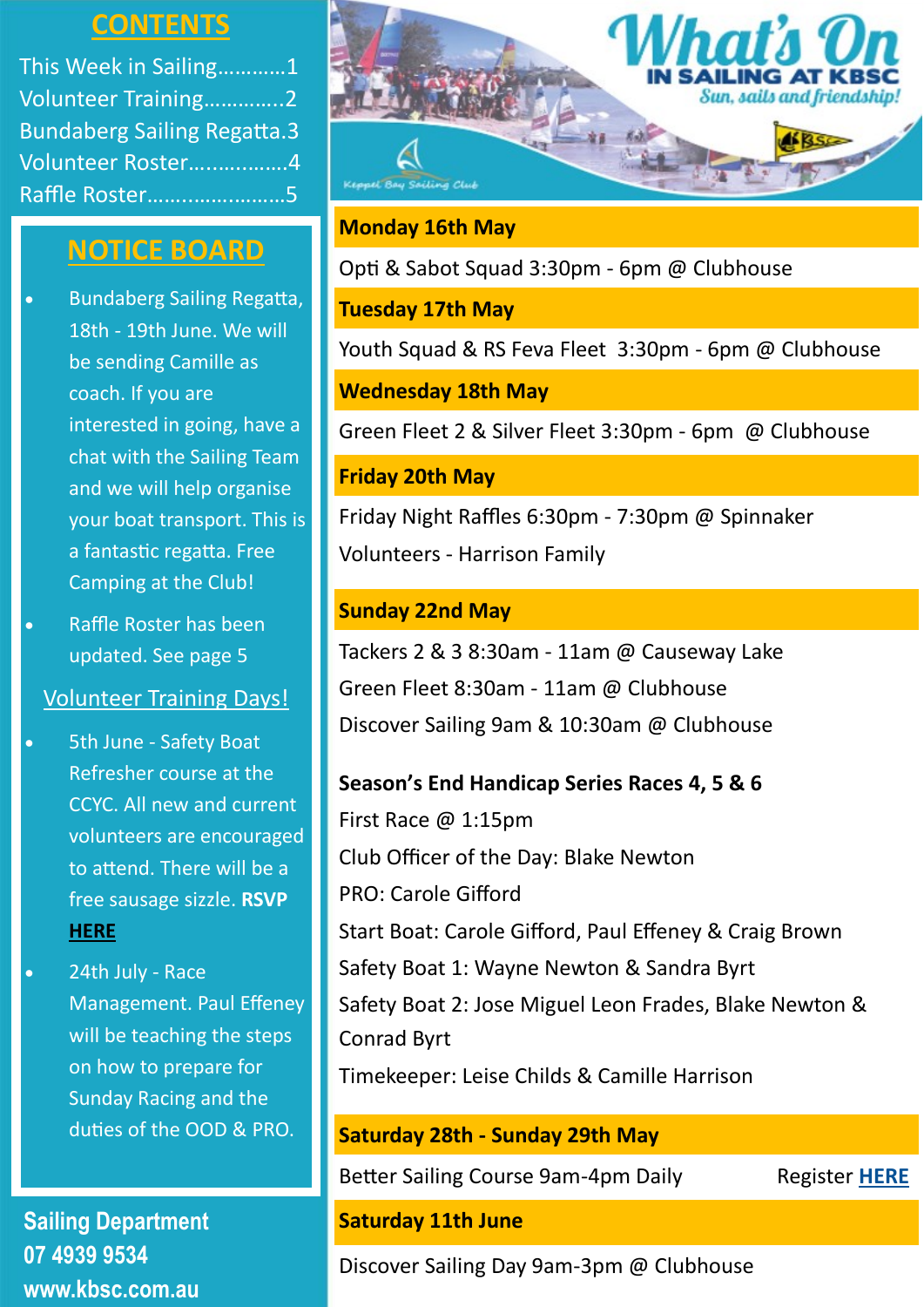# SAFETY BOAT REFRESHER

**JUNE 2022** 

EER

# We encourage everybody, regardless of experience, to come along and join us!

Paul Effeney will be running a Safety Boat Refresher on the 5th June 2022, 9am - 4pm.

Details:

- Please meet at the CCYC by 9am.
- Park near Pier One (where the ferries leave), the side gate will be open, and the access to the CCYC yard will be via the walkway in front of the Coastguard building.
- 12pm Free Sausage Sizzle
- Finish by 4pm

What to bring:

- PFD (PFD's will also be available)
- $\bullet$  Hat
- Water

**Quick Overview:** 

- General run through, flags and filling in the course boards
- Shed tour (Where everything is)
- Boat set up ready for launch
- On water: driving and rescue practice, course laying
- On shore: Race management refresher (flags and start sequence)

Please contact the Sailing Team if you have any questions on sailing@kbsc.com.au.



RAINWI

See you then!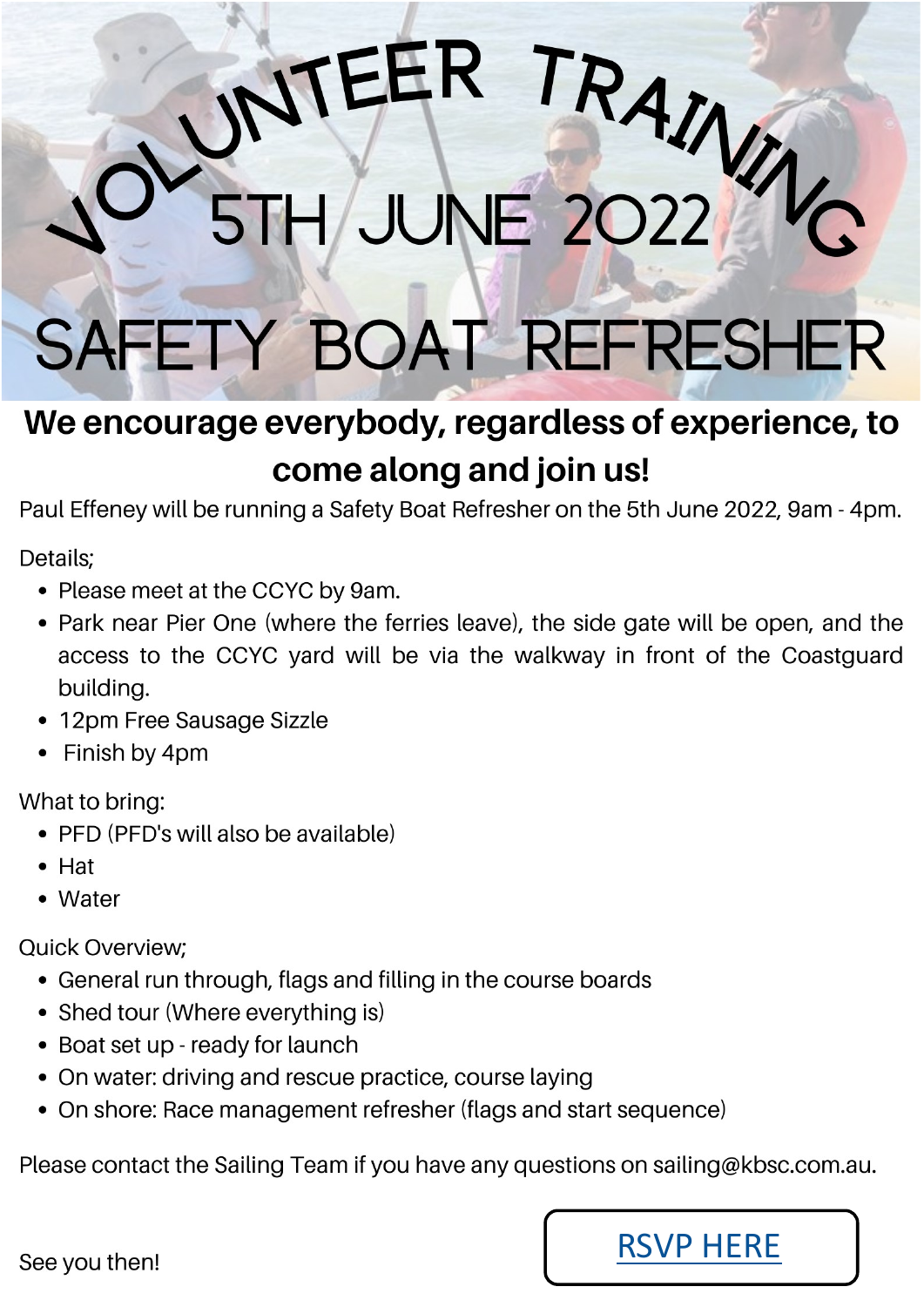



# Notice of Race

## **Bundaberg Sailing Club Regatta 18th—19th June 2022**

**1. Rules** will be governed by the current Racing Rules of Sailing, the prescriptions and regulations of Yachting Australia and Class measurement requirements of specific classes.

- 2. **Entry** is open to all OTB mono and Multihull sailing craft and Trailer Sailor/Yachts.
- 3. **Fleets** will be:

Div. 1 - OTB cats and dinghies VYC<=83.5

Div. 2 - OTB cats and dinghies VYC>83.5 and <=98.5

Div. 3 – OTB cats and dinghies VYC> 98.5

Div. 4 - Trailer Sailors and Yachts

Div. 5 - Juniors

Other fleets will be considered if sufficient entries are received.

Race committee reserves the right to change divisions, minimum of three boats to form a division.

4. **Regatta fees** will be:

Seniors - \$50.00 per boat or \$25.00 for one day only.

Juniors - \$20.00 per boat.

- 5. **Nominations** will be accepted by entry on RevSport pr pay cash/eftpos on the day
- 6. **Registration** from 0900 hours Saturday 18th June, 2022 Briefing 1000 hours

#### **Racing Saturday 18th June, 2022**

Sailing session 1 - not before 1100 hours

#### **Racing Sunday 19th June, 2022**

Sailing session 2 - not before 1000 hours

- 7. **Sailing instructions** at registration and briefing before each days racing.
- 8. **Courses** Courses shall be as per briefing.
- 9. **Scoring**:

The low point scoring system will apply, lowest score being the winner.

If 5 or more races are held there shall be one drop. Race committee reserves the right to apply YV yardsticks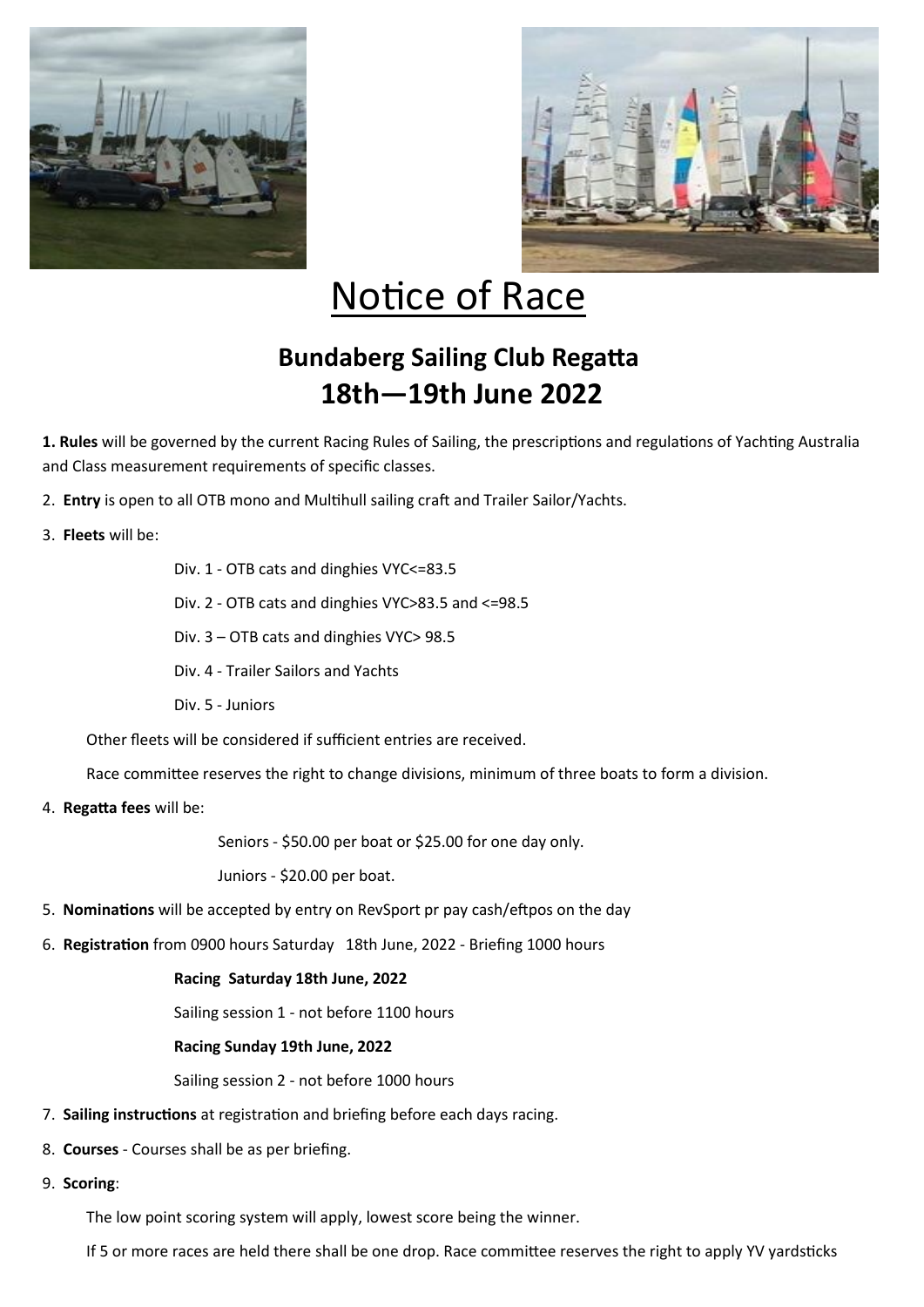# **CLUB RACING VOLUNTEER ROSTER**

| <b>NAME</b>                           | <b>Start</b><br><b>Time</b> | <b>Event</b>                                                | Club Officer of<br>the Day       | <b>Start Boat</b>                     | <b>Safety Boat 1</b> | <b>Safety Boat 2</b>                     | <b>Time Keeper</b>                         |
|---------------------------------------|-----------------------------|-------------------------------------------------------------|----------------------------------|---------------------------------------|----------------------|------------------------------------------|--------------------------------------------|
|                                       |                             |                                                             | <b>PRO</b>                       |                                       |                      |                                          |                                            |
| Sunday 22nd May                       | 1:15 <sub>pm</sub>          | Season's End<br>Handicap Races 4,<br>5&6                    | <b>Blake Newton</b>              | <b>Carole Gifford</b>                 | <b>Wayne Newton</b>  | Jose Miguel Leon<br>Frades               | Leise Childs & Camille<br>Harrison         |
|                                       |                             |                                                             | Carole Gifford                   | Paul Effeney &<br><b>Craig Brown</b>  | Sandra Byrt          | <b>Blake Newton &amp;</b><br>Conrad Byrt |                                            |
|                                       | 12:30p<br>m                 | <b>Winter Series</b><br>Races 1, 2 & 3                      | Sandra Byrt                      | <b>John Acworth</b>                   | Conrad Byrt          | <b>Blake Newton</b>                      | Sandra Byrt & Anne-<br><b>Marie Newton</b> |
| Sunday 12th June                      |                             |                                                             | John Acworth                     | Lisa Scott &<br>Camille Harri-<br>son | <b>Tony Orgill</b>   | <b>April Acworth</b>                     |                                            |
| Sunday 5th June                       |                             | <b>Volunteer Training</b><br>Day - Safety Boat<br>Refresher |                                  |                                       |                      |                                          |                                            |
| Saturday 18th & Sunday 19th June      |                             | <b>Bundaberg Sailing</b><br>Regatta                         |                                  |                                       |                      |                                          |                                            |
| Saturday 16th July                    |                             | <b>KBSC Presentation</b><br>Night                           |                                  |                                       |                      |                                          |                                            |
| Sunday 24th July                      |                             | <b>Volunteer Training</b><br>Day - Race Man-<br>agement     |                                  |                                       |                      |                                          |                                            |
| Sunday 31st July                      | 12:30p<br>m                 | <b>Winter Series</b><br>Races 4, 5 & 6                      | Carl Brown                       | <b>Francois Gallais</b>               | Carl Brown           | Paul Effeney                             | Leise Childs & David<br>Grimshaw           |
|                                       |                             |                                                             | Derek Scantlebury                | Ian McLeod                            | Derek Scantlebury    | Carole Gifford                           |                                            |
| Sunday 14th August                    | 12:30p<br>m                 | <b>Winter Series</b><br>Races 7 & 8                         | Carl Brown                       | <b>David Grimshaw</b>                 | Carl Brown           | <b>Craig Brown</b>                       | Karryn Johnson & Mi-<br>chael Robinson     |
|                                       |                             |                                                             | David Grimshaw<br>& John Acworth | John Acworth                          | April Acworth        | <b>Andrew Healy</b>                      |                                            |
| Saturday 20th & Sunday 21st<br>August |                             | Keppel Krippler<br>2022                                     |                                  |                                       |                      |                                          |                                            |
| Sunday 28th August                    |                             | Volunteer Induc-<br>tion for 2022-23<br>Season              |                                  |                                       |                      |                                          |                                            |